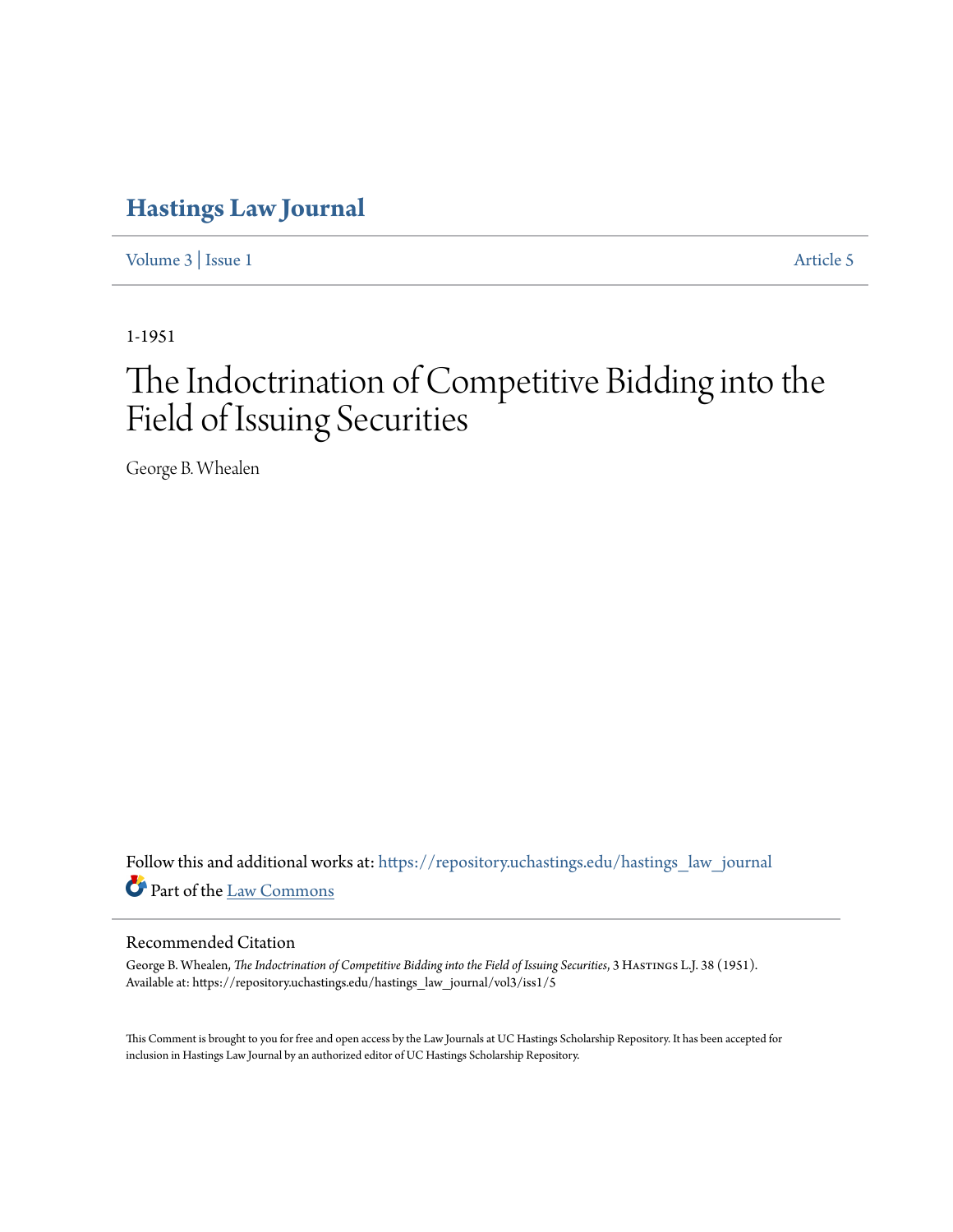#### **THE INDOCTRINATION** OF COMPETITIVE **BIDDING INTO THE FIELD** OF **ISSUING SECURITIES**

#### *By* GEORGE B. **WHEALEN**

Today, there exists two methods by which the issuers of securities, such as bonds, debentures, and equipment trusts sell their issues. One method is by private negotiation, the other is by opening the sale of such newly issued securities to public competitive bidding. In the early history of issuing securities the predominant method of selling these issues was by private negotiation. This was a satisfactory transfer until out of these private negotiations there evolved several huge monopolies in the underwriting field. That is, several investment bankers would handle virtually all of the underwriting of issues in major industries such as railroads and public utilities. It might here be explained that to underwrite an issue of securities is to take charge of the distribution and sale of such securities to the public. The underwriter guarantees to purchase all of the securities with the expectation of selling them to private investors. He is the "middle man" in the transferring of securities from the issuer to the public. Realizing the injury to the public interest that these monopolies brought about, different legislative bodies and governmental commissions have enacted and enforced rules requiring competitive bidding in certain types of industries, namely those industries which greatly affect public interests. As a result, most underwriting of security issues today is handled by public competitive bidding. As evidence of this fact, between January, 1941, and January, 1951, out of a total of 803 debt issues sold during that period, 548 (68 per cent) have been sold competitively.'

The problem of compulsory competitive bidding in different fields should arouse the general interest for two important reasons. First, stripped of its formalities, the basic problem presented is, should the government dictate to a company how and to whom this company should sell its securities. Or, should we let the company sell securities to whoever it chooses. In other words, how much control should the government have a right to exert on its private citizens? It comes down to the right to trade freely versus the degree of public interest at stake in such sales. Secondly, the amounts involved in the sale of securities in dollars and cents are huge. Between January, 1941, and January, 1951, the aggregate amount of debt issues underwritten alone was valued at 17.8 billion dollars.<sup>2</sup> That ours is a nation of credit is well exemplified by that figure since basically all a debt issue represents is a longterm loan made by its issuer.

**<sup>1&</sup>quot;A** Decade of Competitive and Negotiated Debt Financing," Halsey, Stuart & Co., Inc., **p. 1.** *2Ibid.*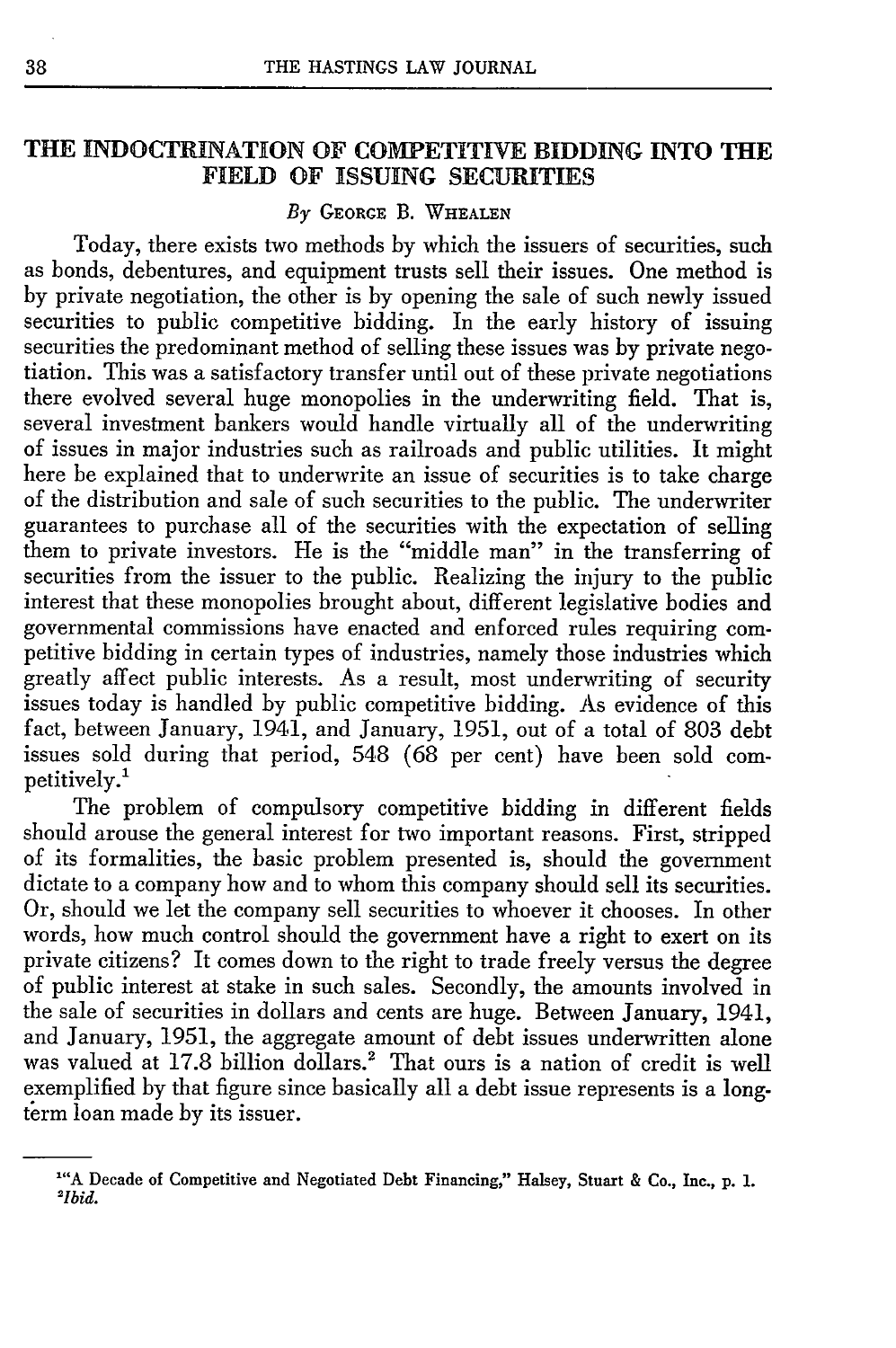Thus it appears that the principles of free enterprise, as well as a good part of our nation's finances, are directly related to the problem of compulsory competitive bidding.

# *A Brief History of the Growth of Competitive Bidding*

As was stated, years ago most sales of securities by the issuer were carried out through private negotiations with the company and the underwriter, or private investor. The first evidence of compulsory competitive bidding by statute was in Massachusetts in 1870. A state law<sup>3</sup> was passed requiring that all stocks of gas and electric companies shall be sold through competitive bidding, if not taken by shareholders pursuant to their preemptive rights. In 1918, this requirement was extended to bonds.<sup>4</sup>

During the same period the American Company and its predecessor, the American Bell Telephone Company, on their own volition invited competitive bids for their long-term debts.<sup> $\check{\mathfrak{s}}$ </sup> Then in 1906 they changed their policy and entered into private negotiations for such sales. One of the principal underwriters was  $J.$  P. Morgan &  $Co.6$  which, as will be shown, was one of the monopolistic underwriters that the government commissions have aimed to control by their compulsory competitive bidding laws.

In 1918 and again in 1929 the Indiana Public Service Commission required certain public utility companies to sell their issues of securities at public auction.7

The problem first attained the serious consideration of a Federal Commission, the Interstate Commerce Commission, in 1924 in the Chicago Union Station Bond Issue case.<sup>8</sup> In that case the above mentioned corporation, pursuant to the Interstate Commerce Act, ruling section 20a  $(\hat{2})$  and  $(\hat{3})$ ,<sup>9</sup>

Re Citizens Gas Co., Public Utility Reports, C. 354 (1928).

'Chicago Union Station Co., First Mortgage Bonds Issue for Construction of Passenger Station at Chicago, Illinois, **86** I. C. C. **529** (1924).

**'See.** 20a of Interstate Commerce Act: "(2) It shall be unlawful for any carrier to issue any share of capital stock or any bond or other evidence of interest in or indebtedness of the carrier **...** unless and until, and then only to the extent that, upon application by the carrier and after investigation by the commission of the purpose and uses of the proposed issue and the proceeds thereof, . . .the commission by order authorizes such issue or assumption. The commission shall make such order only if it finds that such issue or assumption: (a) is for some lawful object within the corporate purposes and compatible with public interest, which is necessary or appropriate or<br>consistent with the proper performance by the carrier of service to the public as a common carrier,<br>and which will not impair appropriate for such purpose.<br>
"(3) The commission shall have power by its order to grant or deny the application as made

"(3) The commission shall have power by its order to grant or deny the application as made<br>or to grant it in part and deny it in part, or to grant it with such modifications and upon such terms<br>and conditions as the commis

<sup>&</sup>quot;Mass. Gen. L. **C.** 164, sees. 18-19; **5** Ann. L. Mass. C. 164, 18-19.

<sup>&#</sup>x27;Mass. Gen. L. C. 164, see. 15; 5 Ann. L. Mass. C. 164, sec. 15. <sup>5</sup>

F. **C.** C. Report of the Investigation of the Telephone Industry in United States, pursuant to Pub. Res. No. 8, H. R. Doc. No. 340, 74th Cong.; 76th Cong., **1st** Sess. 593 (1939). *<sup>0</sup>*

*<sup>1</sup>bid.*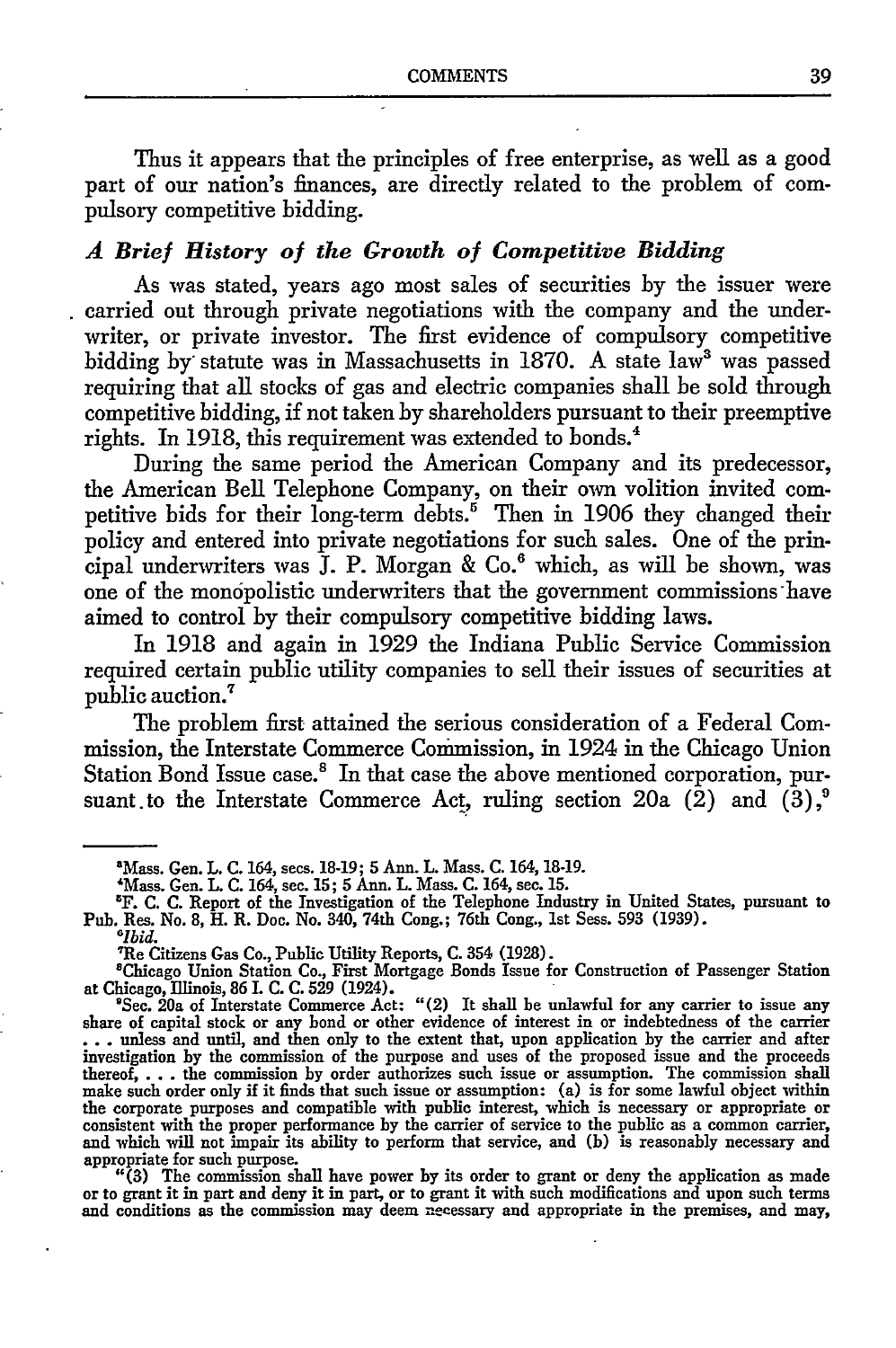applied for permission to sell an issue of securities which were privately negotiated to Kuhn Loeb and Company. In an order granting this permission, the commission stated that it knew of no good reason why applicant in selling securities should deal with a single financial house. But they allowed the sale, for they felt that it was set at a fair price, even though made through private negotiation. Finally, in 1927, this same commission established a rule requiring all equipment trust issues to be underwritten only after competitive bidding.<sup>10</sup> The commissioners felt that with the great growth of the security market, the best method of obtaining wide distribution of the issue would be through competitive bidding. Also, they felt that this method would do the job cheaper than by private negotiation. The commission based their authority to enact such a rule under section 20a (2) and (3) of the Interstate Commerce Act.<sup>11</sup> The language in these subsections was considered broad enough to confer such powers on them, i. e., to compel as a general rule public bidding in any group of issues sold by common carriers.

In 1935, Congress in passing the Public Utility Holding Company  $Act^{12}$ conferred upon the Securities and Exchange Commission authority over public utility holding companies similar to the authority the Interstate Commerce Commission had over common carriers. In passing the act Congress directed particular attention to the evils which could result when a special relationship exists between parties who enter into a transaction in which there is an absence of arms length bargaining.<sup>13</sup> The commissioners would carefully study the underwriting of issues sold by companies under their control. They would use their discretion in accepting and rejecting different sales, always keeping in mind what is best for public interest. But, nevertheless, these monopolies continued in the underwriting field. In 1938, the S. E. C. enacted rule U-12F-2.<sup>14</sup> It prohibited the paying of underwriters' fees unless paid to those awarded issues by open competition. An exception to the rule was that it did not apply to those underwriters awarded 5 per cent or less of the total offering.<sup>15</sup> This exception was the undoing of the spirit of the rule.

from time to time, for good cause shown, make such supplemental orders in the premises as it may deem necessary or appropriate, and may **by** particular purposes, uses, and extent to which, or the conditions under which, any securities so therefore authorized or the proceeds thereof may be applied, subject always to the requirements of paragraph (2) of this section." **63** Stats. **487** (1949); 49 **U. S. C.,** see. 20a (2) **(3) (1950).**

<sup>&</sup>quot; <sup>0</sup> In re Western Maryland Equipment Trust, **111 I. C. C.** 434 **(1927).**

<sup>&</sup>quot;See note **9,** *supra.* **<sup>1249</sup>**Stats. **803 (1935), 15 U. S. C.,** secs. 79-79z **(1950).**

<sup>&</sup>lt;sup>18</sup>Statement of the S. E. C. upon promulgation under the Public Utility Holding Company Act of **1935,** of rule **U-50** requiring competitive bidding of registered public utility holding companies and their subsidiaries.

<sup>&#</sup>x27;Fed. Register, vol. **3.3** (Dec., **1938).**

*<sup>5</sup> Ibid.*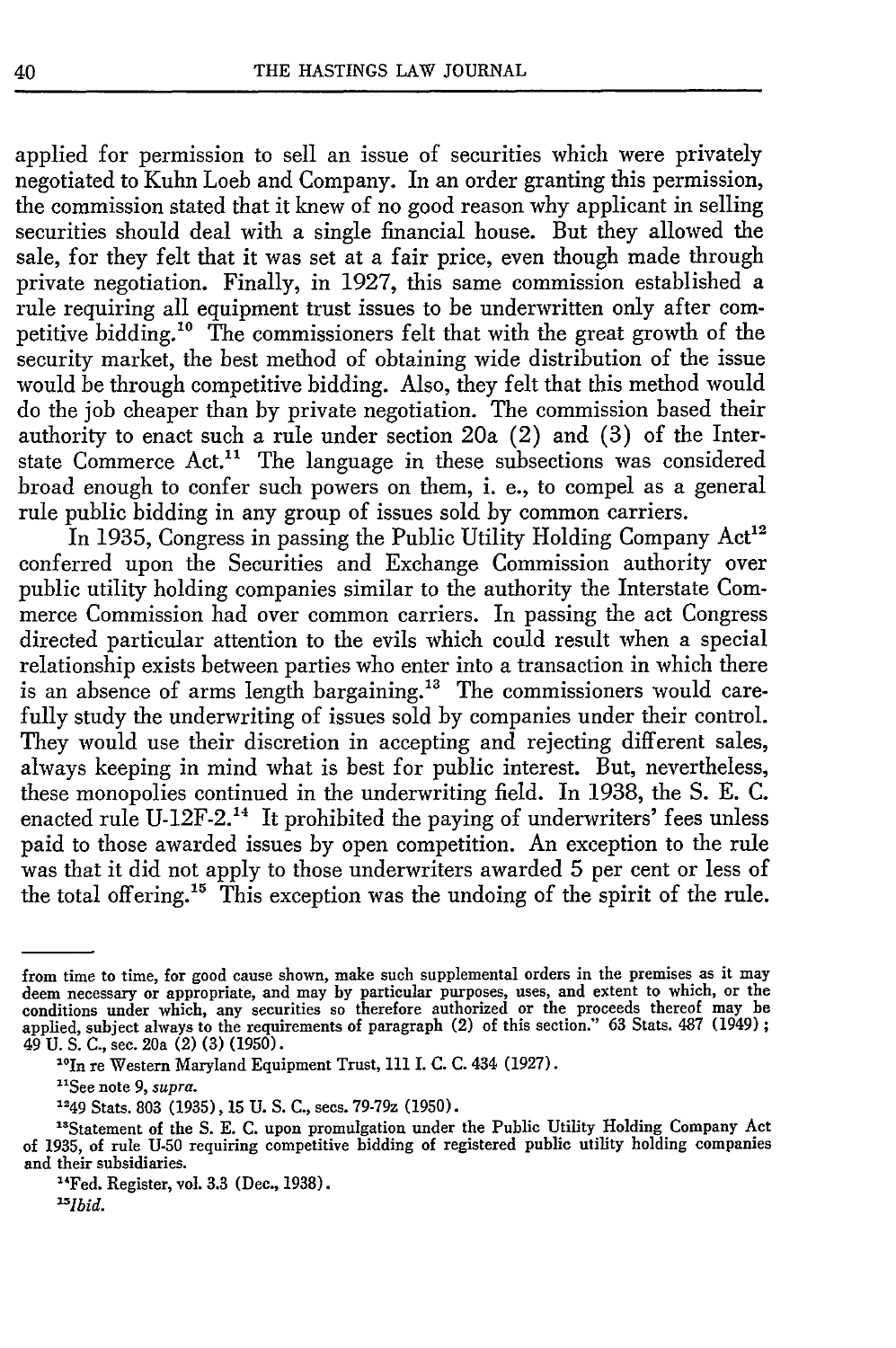The monopolistic houses organized bidding groups<sup>16</sup> and managed them. Thus, they could privately negotiate and underwrite a whole issue and afterwards split it up among the members of the bidding group which they managed (each member receiving less than 5 per cent of the total issue). This newly developed situation necessitated longer and costlier investigations"7 by the S. E. C. than previous to the enactment of rule U-12F-2. In 1940, the S. E. C. made an extensive and lengthy investigation into the matter, which included many public hearings and a final public conference.<sup>18</sup> Advocates of both competitive bidding and private negotiation presented their arguments in this conference. From this investigation the commission concluded that the public interest demanded the adoption of public bidding for all securities requiring its approval.<sup>19</sup> Accordingly, on April 7, 1941, it adopted rule U-50<sup>20</sup> and rescinded rule U-12F-2.<sup>21</sup> The rule required competitive bidding for the sale of securities issued by all companies that came under the Public Utility Holding Company Act of 1935, i. e., all registered public utility holding companies. In the promulgation statement<sup>22</sup> the commission stated that it could control no other companies under this rule.

Meanwhile, during the period of this investigation and legislation by the S. E. C., other federal control commissions were passing similar acts controlling the issuing of securities of companies under their jurisdiction by compulsory competitive bidding.<sup>21</sup>

By 1943 all of the governmental agencies, with the exception of one, had enacted similar rules requiring public bidding of issues sold by companies under their jurisdiction. The one exception was the Interstate Commerce Commission, the same agency that pioneered in compelling competitive bidding.24 In 1943, the controversy as to whether or not this commission should compel public bidding for issues sold by railroads grew to one of major importance. This was evidenced in the Pennsylvania Railroad case.<sup>25</sup> This railroad applied to the commission for an order permitting the sale of

**2017** Code Fed. Reg., sec. 250.50 (1949).

"See note 14, *supra.*

<sup>22</sup>See note 13, *supra.* 

<sup>23</sup>For example, the Federal Power Commission (1939), 2 Fed. Power Comm'n Rep. 350.

<sup>&</sup>lt;sup>16</sup>Common term for a number of underwriters joining together for the purpose of bidding as a body, for a certain issue put up for sale. Each member underwrites a part of the issue.<br><sup>17</sup>In Matter of Consumers Power Co., **6 S. E. C. 444, 457 (1939)**; Holding Company Act Release

No. 2654, March 28, 1941.

<sup>&</sup>lt;sup>18</sup>A transcript of the conference is available at the S. E. C. office in Washington. It might be interesting to note that the representation of those active in utility holding company management was weak. Only two persons with any background in such management appeared at the conference. One advocated competitive bidding, the other opposed it.

<sup>&</sup>quot;See note 13, *supra.*

<sup>4</sup> See note *8, supra.* "Otis & Co. v. Pennsylvania Railroad Co. et al., 61 F. Supp. 905 (1945), affirmed **155** F. 2d 522 (1946).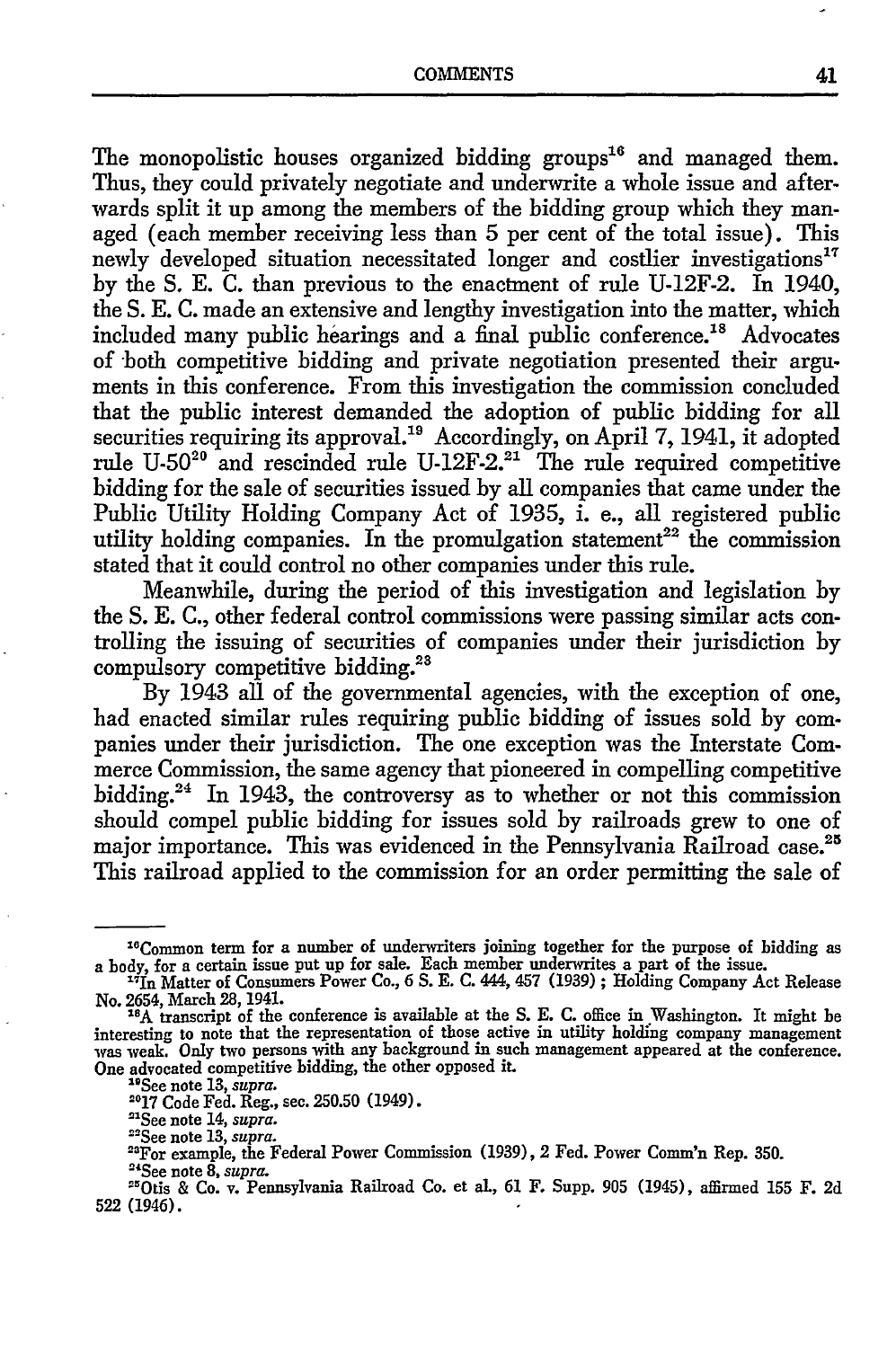certain securities to Kuhn Loeb & Company, investment bankers. The sale was privately negotiated. Permission was granted. In a dissenting opinion, Commissioner Eastman stated that he felt the underwriters had a monopoly on handling these issues and that they played the part of "jobbers," distributing the issues to other investment bankers instead of acting as retailers. This controversy came to a head and was decided in ex parte 158.<sup>26</sup> The hearing was concluded on May 8, 1944, and out of it came an I. C. C. order<sup>27</sup> requiring competitive bidding for all sales of issues by companies (common carriers) under its control. In the opinion of the hearing the commission emphasized that there were four main factors that should be kept in mind in deciding the controversy. How will compulsory competitive bidding affect: (1) the prices involved in the transaction, (2) distribution of the securities, (3) the loss of investment banker's advice and services given to the issuing companies, and (4) the loss of the protection that these investment bankers would give to these companies?<sup>28</sup>

More recently, the Railroad Commission of the State of California conducted a hearing on the question of requiring compulsory competitive bidding by the companies under its control, i. e., public carriers and utilities. They answered the question in the affirmative and adopted a rule requiring public bidding.29

At present the question is fairly well settled. Industries which most affect public interest, such as public utilities, electric companies, and railroads are compelled to offer their newly issued securities for sale by competitive bidding. One major field stands uncontrolled by any government agency in this respect. This is the field of industrials, including those industries which produce and process goods as differentiated from those industries giving a public service. These industries do little or no selling of their securities by competitive bidding.

Given a brief history of this gradual change over from private negotiating to competitive bidding, for what reasons did these government agencies enforce such a change? Why did public bidding encounter so much opposition, both by companies issuing the securities and by many underwriters?

<sup>&</sup>quot;Ex Parte 158, In re Competitive Bidding in Sale of Securities, 257 I. **C. C.** 129 (1944). *" 7 Ibid.*

<sup>&</sup>quot;See note **26,** *supra.* -"Before the Railroad Commission of the State of California, Decision No. **38614,** June **15,** 1946. It should be noted at this point that there is a close uniformity in the procedure and results attained **by** the different commissions (both state and federal) in adopting competitive bidding rules. **All** of them are granted authority under similar provisions (such as I. **C. A.,** see. 20a, (2) and **(3),** note **9,** *supra)* from similar acts. They use basically the same reasons for the necessity of enacting the rules. And, finally, the rules adopted by each commission are almost identical. They contain about<br>the same exceptions. The rule usually specifies that it doesn't affect: (1) Preemptive right of<br>present security holders; ( and (4) Securities issued for purpose of reorganization, liquidation, merger, etc.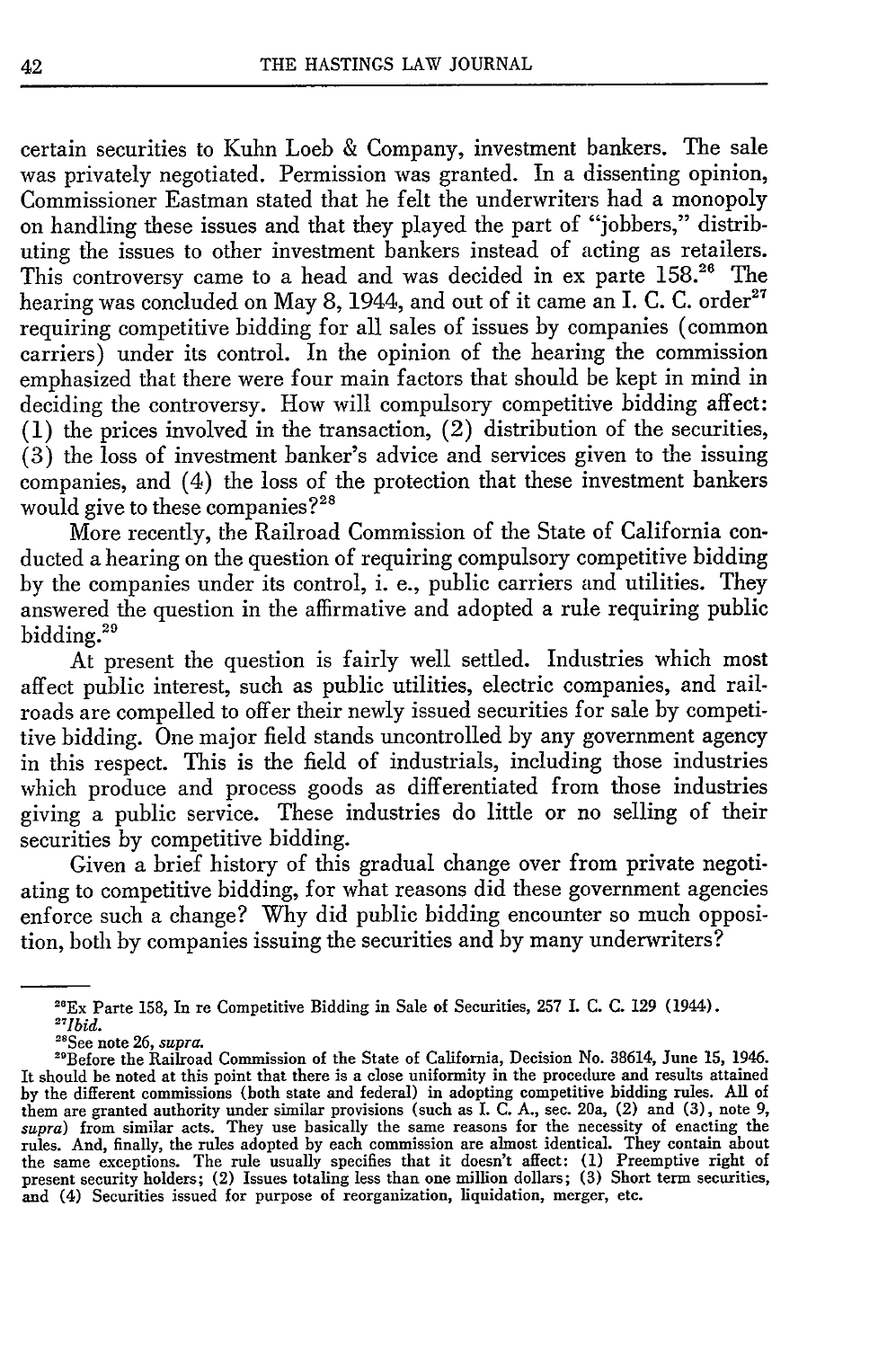# *Arguments Favoring Competitive Bidding*

These governmental agencies were, in most cases, delegated one basic responsibility. They must control and regulate the management of the companies under their jurisdiction as will best suit the public interest. What many company managers fail to realize, when arguing against such measures as compulsory public bidding, is that the regulatory commission is primarily interested in what will satisfy the public as a whole and not what will best satisfy the company.<sup>30</sup> What measures would reduce the expense to the consumer? One thing that obviously would produce this result would be to cut down the expenses of the company that serves him. The commissioners had thrust upon them a multitude of statistical evidence conclusively proving that the issuers of securities would obtain a much higher price for their issues if they asked for public bids from underwriters. The virtue of this method of obtaining an underwriter to handle the issue lies in the fact that the issuer has available to it the highest bid in each instance. This fact was established on the evidence that the "spreads" obtained selling competitively were much lower than those obtained through private negotiation. The "spread" or gross profit to the underwriters on each issue has been computed as the difference between the price the underwriter paid the issuer and the initial offering price to the public, i. e., the price that the underwriter hopes that he will get for the securities. The offering price of an issue is usually based upon what the prevailing market price of similar securities is at the time of issuing. That price would normally be the same regardless of the method used to bring the issue to the public. So, if it could be shown that the gross profit of the underwriter decreased after the use of competitive bidding, this would be strong evidence that the underwriter, receiving less gross profit or spread, is paying a higher price for the issue than he would have paid under private negotiation. One of many examples proving that this actually happened may be found in the following figures: The underwriting "spreads" for utility debt issues ran from  $1.325$  per 100 before Rule U-50<sup>31</sup> was passed in April, 1941, compelling competitive bidding, to  $.43$  per 100 in 1950.<sup>32</sup> This and other evidence has aided the commissions in concluding that competitive bidding has resulted in a lowered cost of raising capital.

Another attribute of public bidding worthy of note is that it affords the management and directors of the issuing company more protection against charges by stockholders for injury caused the company by using poor judgment. In private negotiation the management leaves itself open to charges of

<sup>&</sup>quot;°See note **7,** *supra.* <sup>81</sup>

See note 20, *supra.*

<sup>&</sup>quot;See note 1, *supra,* at **11.**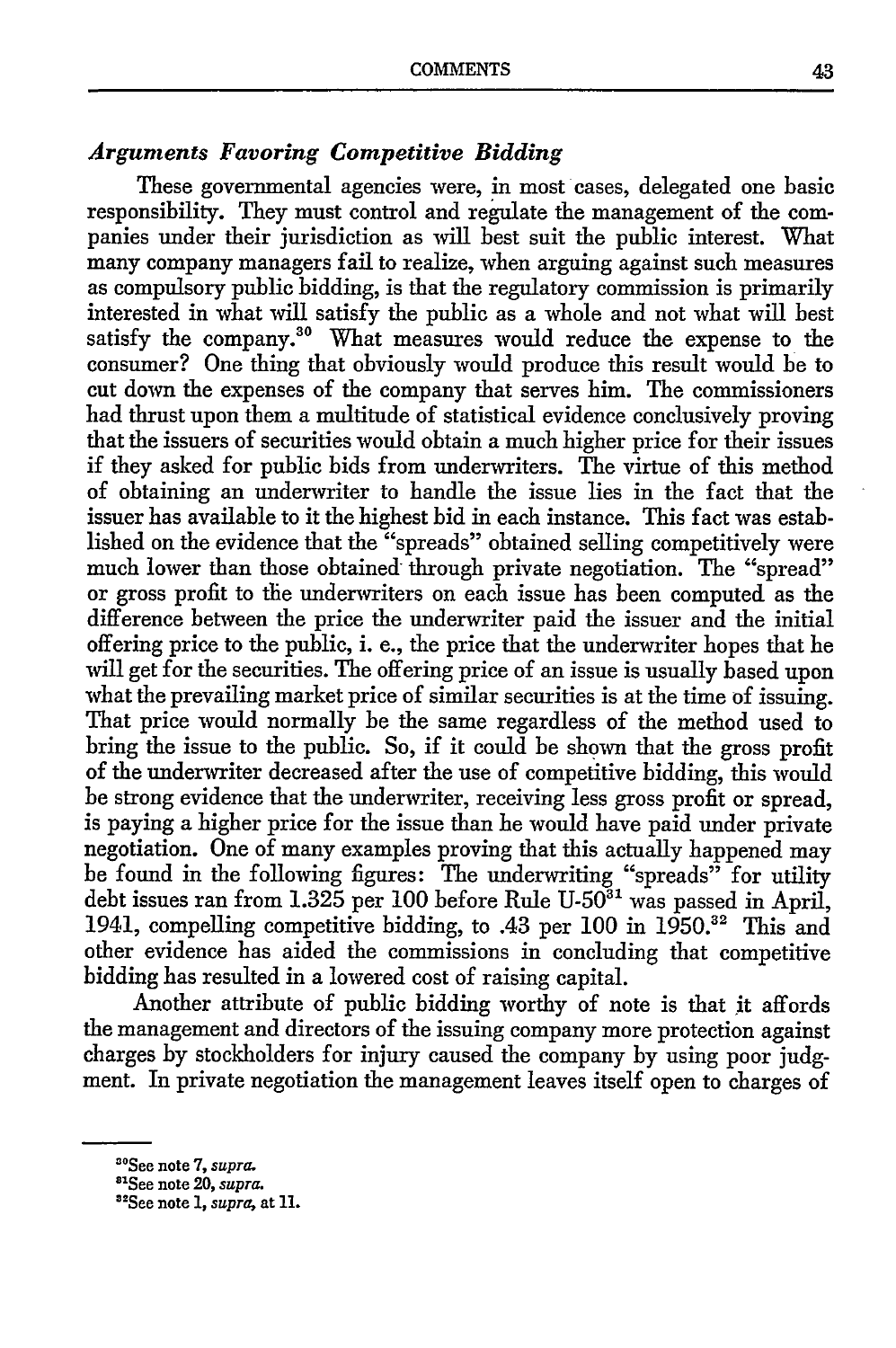negligence in setting the selling price and its terms. In competitive bidding management is assured of getting the best price if it accepts the highest bid.<sup>33</sup>

Another benefit brought about by competitive bidding is that it simplifies the commission's job in deciding what is a fair price for each sale of an issue. This fact has been greatly disputed. But one must appreciate the extensive investigations a commission had to make into the suitability of the selling price of privately negotiated issues before it could allow the sale to be effective. A price set **by** fair competitive bidding should be representative of the best price that a company could get for the securities it issues.

### *Arguments Against Private Negotiation*

Is the fact that there are obvious benefits to competitive bidding as a method in obtaining an underwriter to handle the issued securities the only reason that the railroads, utilities, and other companies are ordered not to privately negotiate with underwriters? No. Conversely, there is the added reason that the lawmakers and commissioners feel that private negotiation is injurious to the public interest.

Through years of private negotiating, different companies become accustomed to dealing with the same writers exclusively. In itself this is not an evil, for the basic capitalistic principle is that every man should have the right to deal with whom he pleases. But out of continued dealing with the same underwriters there evolved an evil that had to be destroyed in companies that directly served the public. This evil could be best described as appearing in the form of a monopoly in the underwriting field. For example, two underwriting firms,<sup>34</sup> and their affiliates were the only underwriters for virtually all of the railroads in the nation. These railroads failed or refused to investigate the possibilities of other avenues of financing. These underwriters could effectively name their price. At least they had no fear of losing their account to another company because of the offer of a higher price. And until the I. C. C. finally made an absolute requirement for competitive bidding, even the courts tolerated these policies. It was stated "the manner in which the defendant corporation floated the bond issue has been in use almost since 'Iron Horse Days'-it is apparently a matter of corporate policy pursued by the railroads generally."35 But ironically enough this was used as a reason for allowing such monopoly to continue. To make matters worse, these underwriters had close connections with certain directors in some of the railroads. These connections made it difficult at best for underwriters to deal at arms

<sup>&</sup>quot; 3 But see Otis **&** Co. v. Pennsylvania Railroad Co. et al., 61 F. Supp. 905, 910 (1945).

<sup>&</sup>quot; 4 The two firms were Morgan Stanley **&** Co., and Kuhn Loeb **&** Co. Ex Parte **158,** In re Competitive Bidding in Sale of Securities, **257 I. C. C. 129** (1944).

<sup>&</sup>quot; See note **25,** *supra.*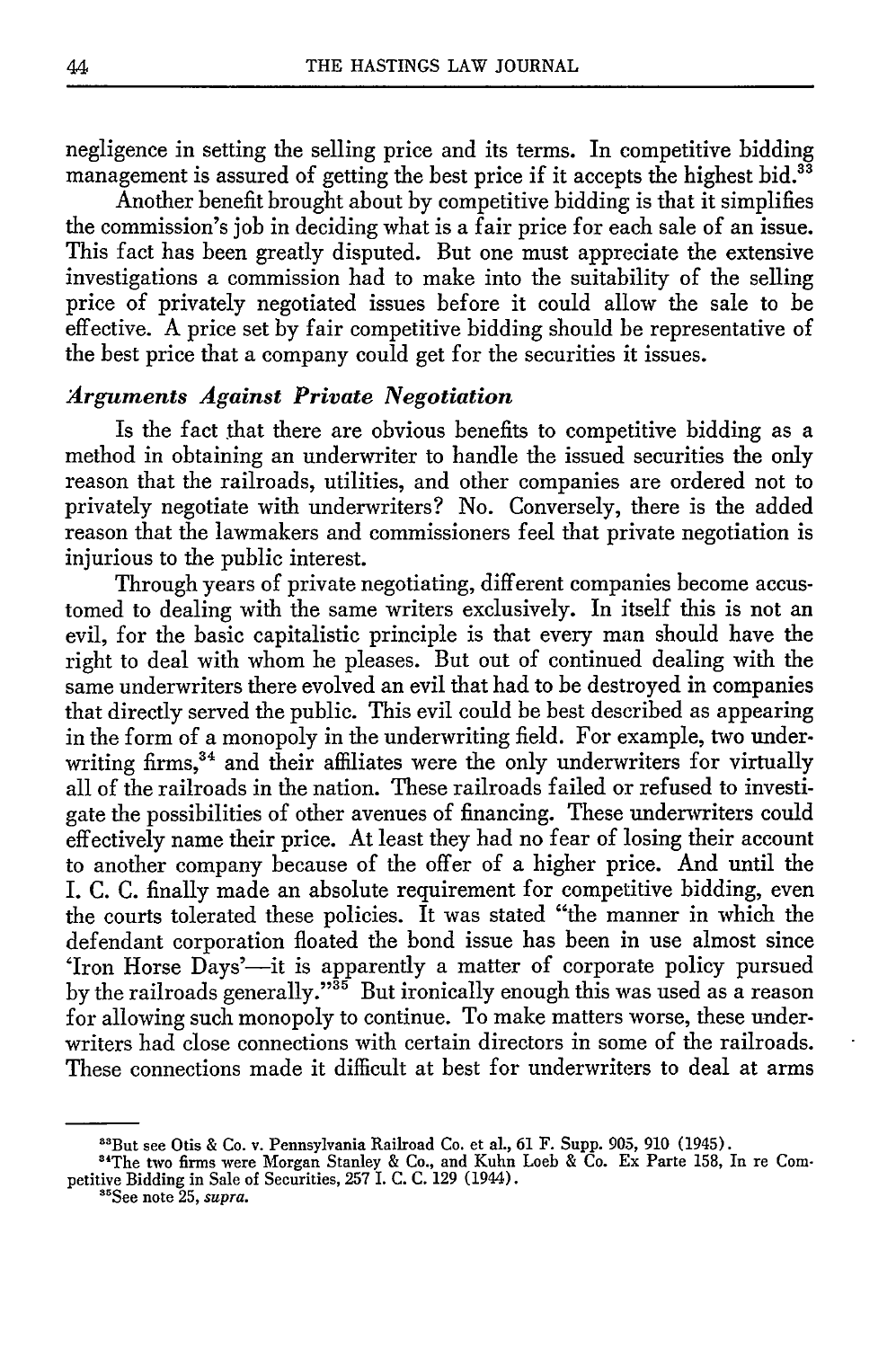length when negotiating to handle issues. In the statement by the S. E. C. upon promulgation of rule U-50<sup>36</sup> the commission emphasized another form of underwriting monopoly which was obtaining the same injurious result as the above mentioned monopoly. This monopoly was found in the public utility holding companies. It has been developed to where control is exercised through a maze of intercorporate relationships impossible to be understood by the ordinary man.<sup>37</sup> It is enough to say, for the purposes of this comment, that through this maze of intercorporate relationships the controlling interest of a corporation may be vested in one who owns a fraction of a percent of the corporation's stock. Unfortunately this control often vested in the same underwriters who privately negotiated with that corporation. The unhealthiness of this situation is clear. But whether or not the investment banker controlled the corporation he was dealing with, the facts proved that these public utilities continually negotiated with these same underwriters.<sup>38</sup> Not only has this resulted in a failure to seek the views of anyone other than the customary writer, it has also resulted in an undue acquiescence by the managers of the utility companies in the views of the underwriter.<sup>39</sup>

#### *Arguments Against Competitive Bidding With Rebuttals*

The arguments raised in opposition to the adoption of rules which compel competitive bidding are many. Most of these arguments have been presented time and again before federal commissions and other governmental agencies which consider the question, what limitations to put on the issuing of securities. One argument strongly relied upon by those advocating private negotiations is that forcing the issuers to offer securities to open bidding is imposing upon them an unnecessary restraint of free enterprise. They argued that the managers of these companies should have the freedom to deal as thy think best and use competitive bidding only when they deem it necessary. Commissioner Healy of the S. E. C. best answered this argument as follows:

"Ours is a system of free enterprise. And, when practices are allowed to develop which eliminate or suppress competition, the very fundamentals of that system are endangered. The liberating influence of our competitive bidding rule (U-50) will foster free enterprise and competitive bidding in a field which has long been characterized by concentration of the management and underwriting of new securities in the hands of fewer firms."<sup>40</sup>

Another point emphasized in opposition to competitive bidding is that it will lead to overpricing of the offering or market price of the issues. That

<sup>&</sup>quot;See note 13, *supra.*

<sup>&</sup>quot;Spoken **by** Sam Rayburn, **79** Cong. Rec. 10318.

<sup>&</sup>lt;sup>88</sup>See note 13, *supra*.<br><sup>89</sup>See note 13, *supra*.

<sup>&</sup>lt;sup>40</sup>Spoken in an address on August 28, 1941, before the National Association of Railroad and Utilities Commissioners.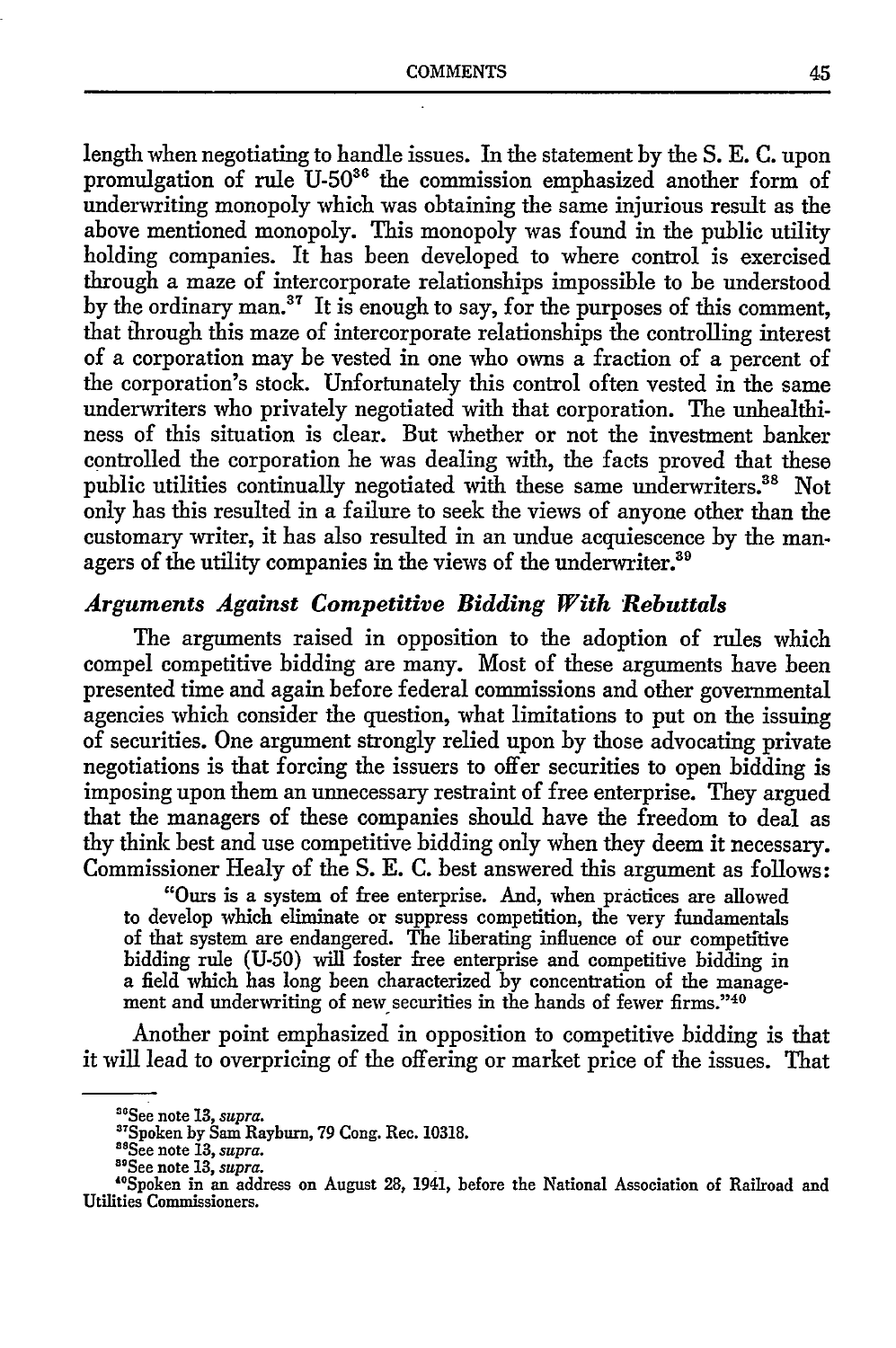is, granted that the issuer may get a higher price by the underwriters who handle his securities, this price will force a resulting higher price at which the securities will be offered to the public. They claim that many evils will arise because of this; evils such as sluggish or delayed distribution, high pressure salesmanship, sale of securities to investors above the fair market price, and as a result, many dissatisfied investors. All of this will injure the credit and reputation of the company and the securities issued by it.<sup>41</sup> And also, if the underwriter is awarded the issue because of an outrageously high bid he may be stuck with a "sticky issue," one which he could only sell to the public with little or no profit. In answer, overpricing and underpricing of the offering price has occurred under both systems of selling securities and will continue so long as values are not susceptible of absolute determination.42 There are other factors which enter into the determination of the offering price, for example, the solvency of the issuing corporation and the terms of the issue.<sup>43</sup> Even if the above claim of the adversaries to competitive bidding were well founded, if such overbidding resulted in great hardship and little profit to the underwriter, these self-inflicted penalties would curb these tendencies. Overbidding is self-correcting.

Competitive bidding will deprive the issuer of financial aid in times of stress and advice of by one who understands that company's financial structure best, since it will break up the special relationship between the company and that investment banker with whom he has dealt with in the past. In answer to the former purported loss, deprivation of financial aid, the question has been asked, if such benefit ever existed, why then, did many of the railroads have to turn to the R. F. C. for financial help during the depression?<sup>44</sup> Why couldn't the investment bankers, who had their accounts with the railroads, have given sufficient aid? Obviously, this is asking too much of these underwriters, but it is evidence to prove the point that in times of stress the close relationship has not been shown to be very advantageous. As for the latter purported loss, expert financial advice, there are admittedly some good grounds for the companies wanting such advice from those with whom it deals in putting out issues of securities. In the opinion of the Chicago Union Station Bond Issue case  $(1924)^{45}$  the commissioners stated, "The railroads want advice with intimate knowledge of their affairs-a knowledge that can

**"5See** note **8,** *supra.*

<sup>&</sup>quot; <sup>1</sup> See note **26,** *supra. "21bid.*

<sup>&</sup>quot;See note 29, supra.

<sup>&</sup>quot;During the 8-month period from the organization of the R. F. **C.** of February 2, **1932,** to September 30, 1932, the corporation authorized loans to 53 railroads totaling \$264,366,933 (including<br>\$16,529,586 to seven railroad receivers.) The World Almanac for 1933, published by New York World Telegram, **p. 153.**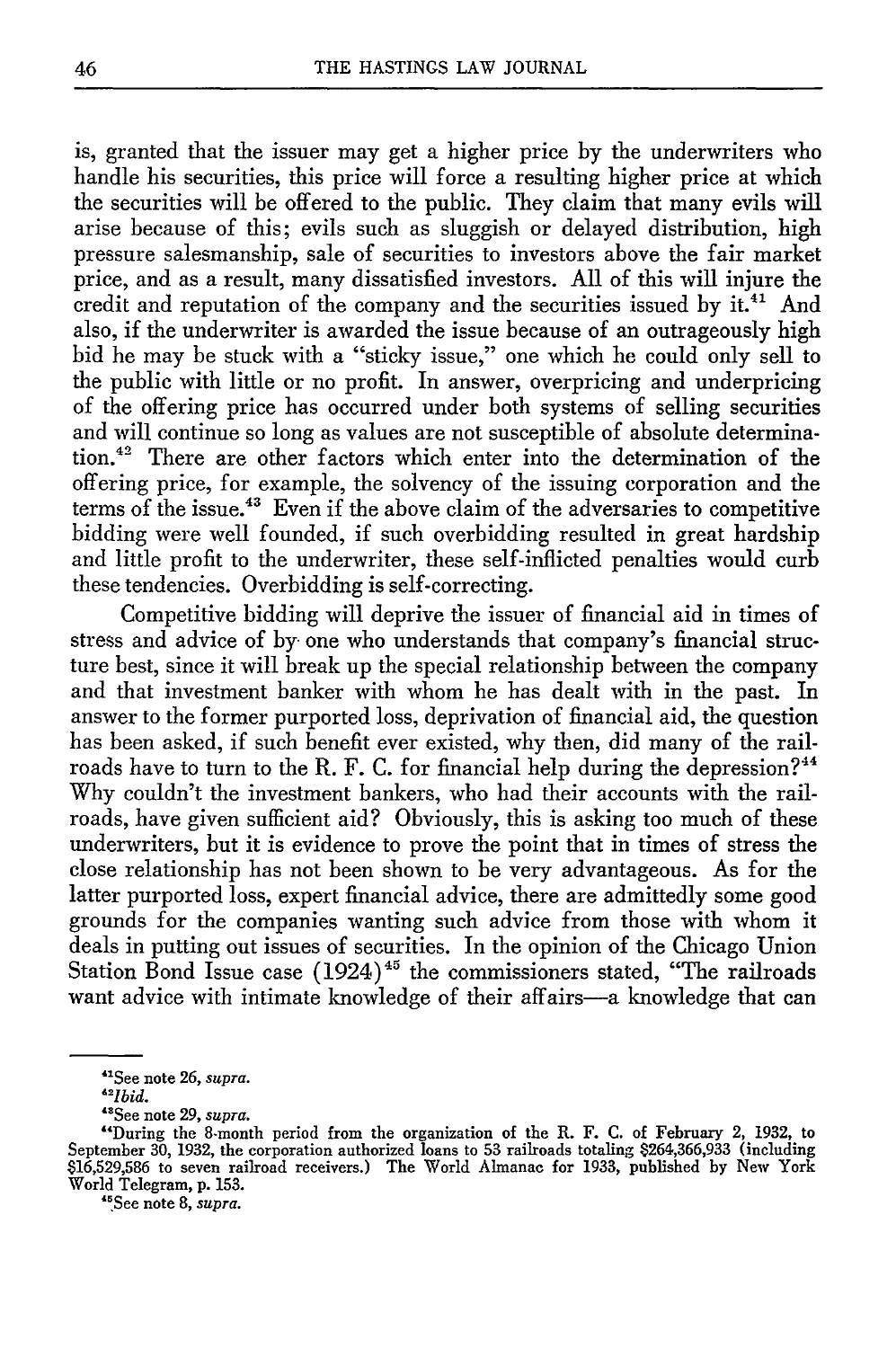only be gained by regular banking relations." One thing that those who present this argument have neglected to mention is that there is a good possibility that such advice coming from the investment banker who will handle the underwriting may be conditioned more by the prospect of such banker's profits than by the issuer's needs and interests.

Another claim made in opposition to competitive bidding is that the small underwriter will be injured by it. A valid rebuttal for this argument is that if the big investment bankers had any intention of cutting out the smaller man they would have done so long before this controversy arose.

A big argument put forth by those advocating private negotiations was that if the issuer had to depend upon public competitive bidding in order to find an underwriter, he could easily be dissatisfied with the results. One case that has been referred to is the Chicago Union- Station Bond Issue of 1940.<sup>46</sup> In that case the applicant was ordered to put its issues up to competitive bidding. It did so and only received one bid. It rejected this bid as being too low and privately negotiated the issue and received a higher price. This is an example of what might occasionally happen as the result of putting issues up to competitive bidding. But in the last decade this type of thing has been the rare exception (found in less than 1 per cent of sales made) and not the trend. As for the issuer having to accept an irresponsible bidder because his bid was highest, the following claim is made by Halsey Stuart & Co., investment bankers:

"Another line of argument opposing competitive bidding was that this method of sale would lead to irresponsible bidding. The ten year record fails to disclose rejection of any bids on such grounds. We know of no instance in which bidders after being awarded an issue, have failed to honor such commitment by making payment and accepting delivery."47

These and other less important arguments represent the basis of the case against competitive bidding. Some were proven to be completely unfounded, others to show merit. But the commissioners, looking at their arguments as a whole, decided that they were not strong enough to defeat the value of competitive bidding.

# *Conclusion: The Possibility of Extending Compulsory Competitive Bidding to Other Fields*

It is not likely that compulsory competitive bidding will be extended to any new field of industry in the near future. As stated before, industrials are about the only major field unaffected by such requirements. Companies in this field which are vested with a public interest because of public owner-

<sup>&</sup>quot;Chicago Union Station Co. Securities (1940), **239 I. C. C. 325.**

<sup>&</sup>quot;'See note *1, supra,* at 22.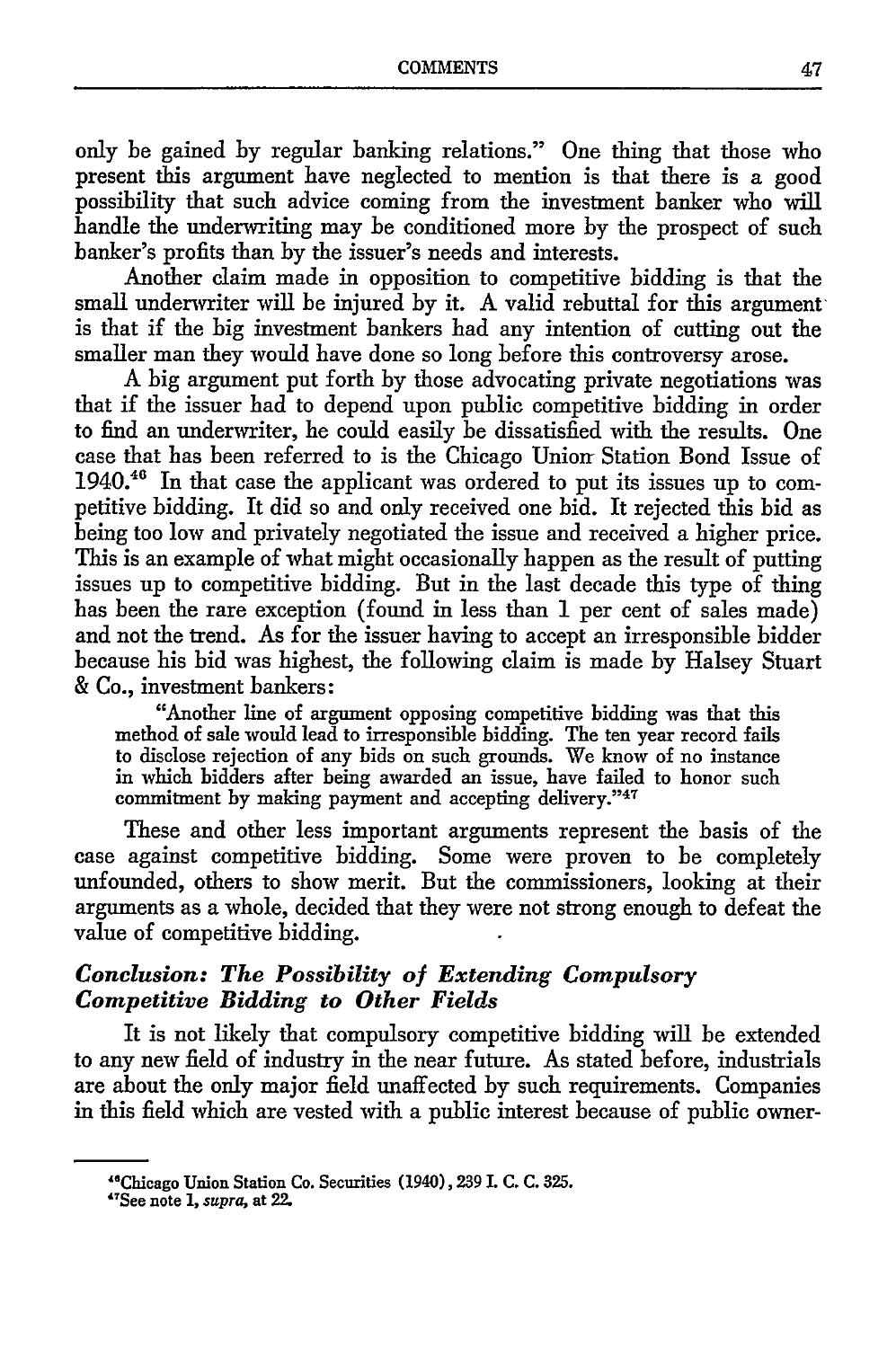ship of their securities or because of the public nature of the services which they render should consider the benefits of public bidding. Most of the arguments favoring this method of handling securities that have been presented in this comment apply to many of the big industrial companies. But few of them have departed from their customary procedure of privately negotiating for underwriting services. Doubtless, there are many good reasons why these companies continue to follow this policy. For instance, a young and rapidly expanding corporation could have been financed through the diligence of one investment banker. He is a big factor in the success of that corporation's stable financial structure. There is no reason why the managers of this corporation should turn away from such a valuable service. But, on the other hand, there are just as likely to be situations similar to those underwriting monopolies which do more harm than good to public interest.

Whether or not there should be compulsory competitive bidding is not so much a question of its merit as it is of enforcement. At present there is no governmental commission that could enact and enforce a competitive bidding rule in the field of industrials.<sup>48</sup> But the Department of Justice has recently attempted to remedy the alleged underwriting monopoly in all fields generally. It instigated a suit,<sup>49</sup> in progress at this writing, against 17 investment banking houses and the Investment Bankers' Association for violation of sections  $(1)$  and  $(2)$  of the Sherman Anti-Trust Act.<sup>50</sup> The government "alleges a conspiracy to restrain and monopolize the securities business of the United States by restricting, controlling, and fixing the channels and methods, the prices, terms and conditions upon which security issues are merchandised."<sup>551</sup> The claim is that the defendants have formed a "syndicate" whereby they refuse to compete against each other in the merchandising of issues. Instead, one or two of the defendant companies will manage the underwriting of an issue, and, for a manager's fee (usually a percentage of the gross "spread"), will share the issue with the other defendant companies. As a result the issuers are allegedly coerced into dealing with the managing company at its price since other defendants, composed of the biggest investment bankers in the field, refuse to negotiate or offer a bid with such issuer.

<sup>&</sup>lt;sup>48</sup>It has been suggested that the states individually might order competitive bidding as a requirement for incorporation in a state that has no such preincorporation requirement.

<sup>&</sup>quot;United States v. H. S. Morgan et al., doing business as Morgan Stanley & Co. Civil 43-757. See *ante*, note 51.<br><sup>50</sup>The text of the act may be found in 15 U. S. C. A., secs. 1-7 (1951): "The purpose of the

Sherman Anti-Trust Act is the preservation of a system of free competitive enterprise and the protection of the public against the evils incident to the monopolies and contracts or combinations tending directly toward unreasonable suppression or restraints of interstate trade or commerce." (58 C. J. **S.** 972.) "The act should be liberally construed having in mind its benefit and purposes for the public good." (United States v. Klearflax Linen Looms, 63 F. Supp. 32 (1945).

<sup>&</sup>lt;sup>514</sup>The Federal Anti-Trust Laws," Commerce Clearing House, Inc. (Based on material compiled in the Anti-Trust Division of the United States Department of Justice, Jan. 15, 1949.)